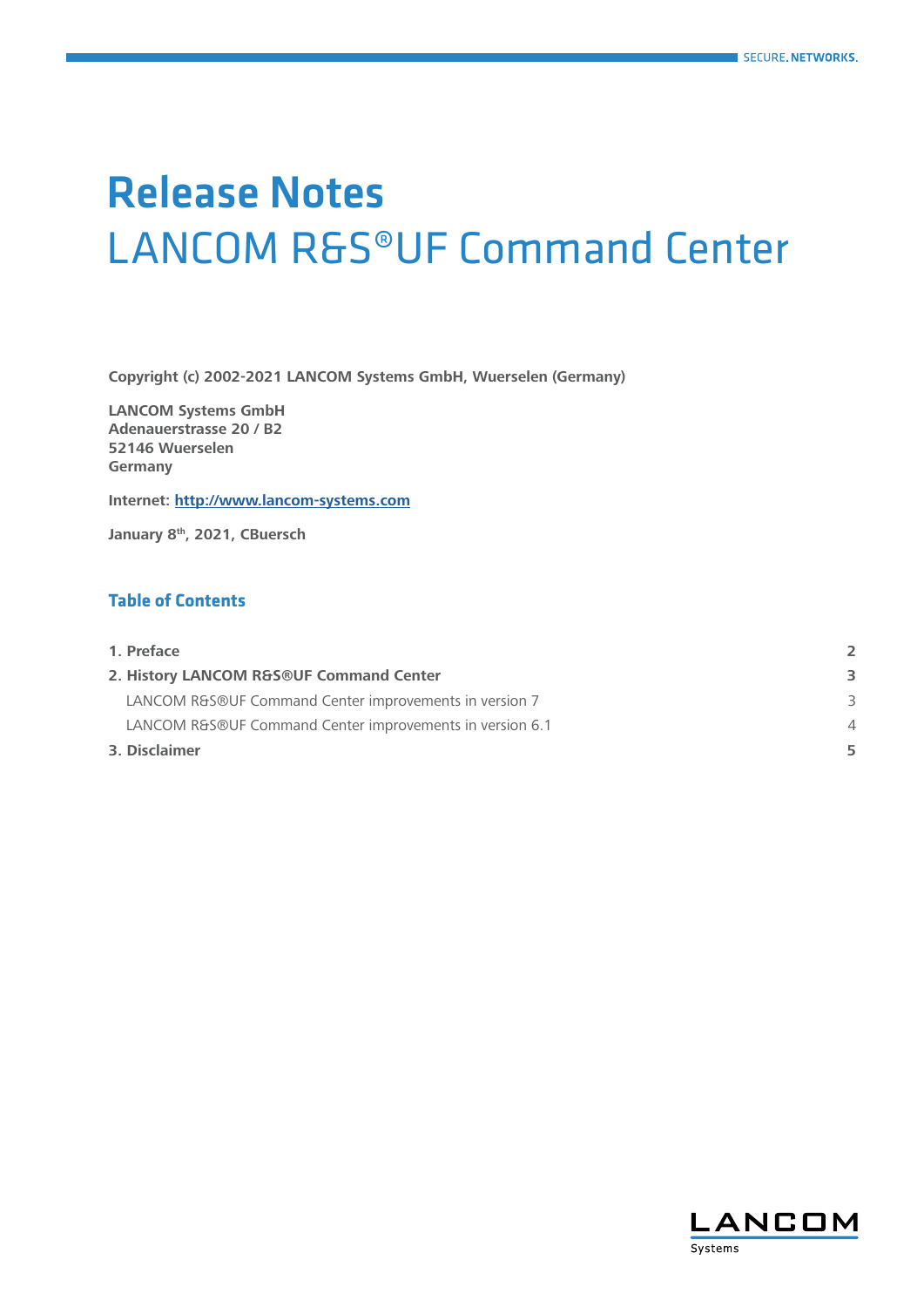## <span id="page-1-0"></span>**1. Preface**

The web-based LANCOM R&S®UF Command Center is the ideal solution for managed-security service providers and companies that need to centrally manage, configure, and monitor large numbers of LANCOM R&S®Unified Firewalls. An intuitive dashboard enables management and monitoring, centralized backup administration and archiving as well as license monitoring of all managed LANCOM R&S®Unified Firewalls.

This document describes the innovations within the LANCOM R&S®UF Command Center software release 7, as well as the improvements since the previous version.

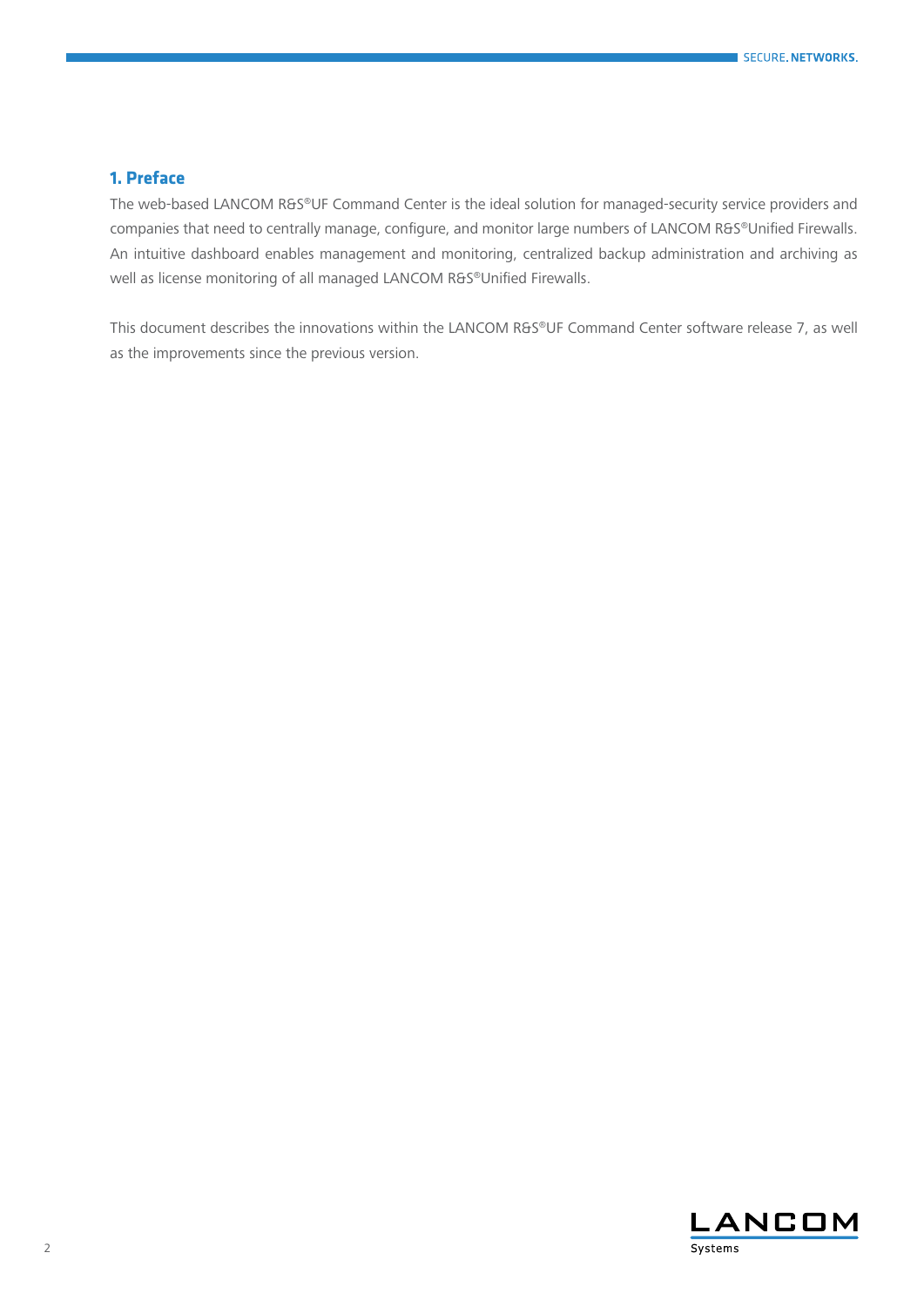## <span id="page-2-0"></span>**2. History LANCOM R&S®UF Command Center**

## **LANCOM R&S®UF Command Center improvements in version 7**

#### **New features**

# A **Audit Log**

All changes to the Command Center configuration are logged.

A **TLS 1.3 Support**  The Command Center web server and the VPN server for connections to the firewalls now support TLS 1.3.

#### **Improvements**

- > Connection to external Syslog servers \*
- > Support for different / multiple Command Center users \*
- > LDAP authentication for Command Center users \*
- \* Configuration via console

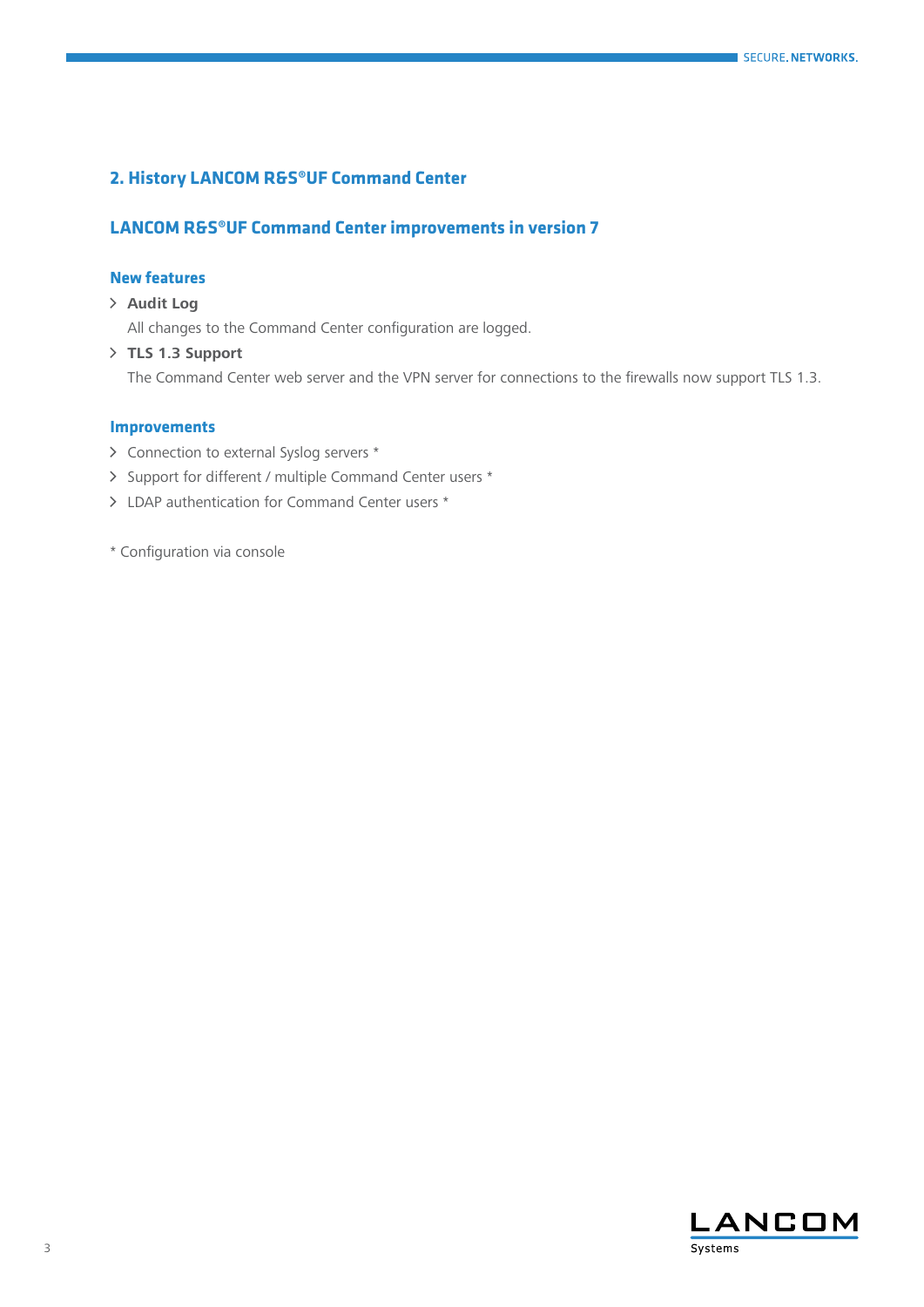## <span id="page-3-0"></span>**LANCOM R&S®UF Command Center improvements in version 6.1**

#### **Improvements**

- > The admin user can be logged in multiple times.
- > The license expiry date of the connected firewalls is displayed in the firewalls list.

#### **Bugfixes**

> An automatic backup based on a monthly interval could not be created.

#### **Notes**

- > The requirements for the admin password have been increased
	- $\geq$  At least 8 characters
	- > Characters from at least 3 categories (upper case characters, lower case characters, digits, special characters)